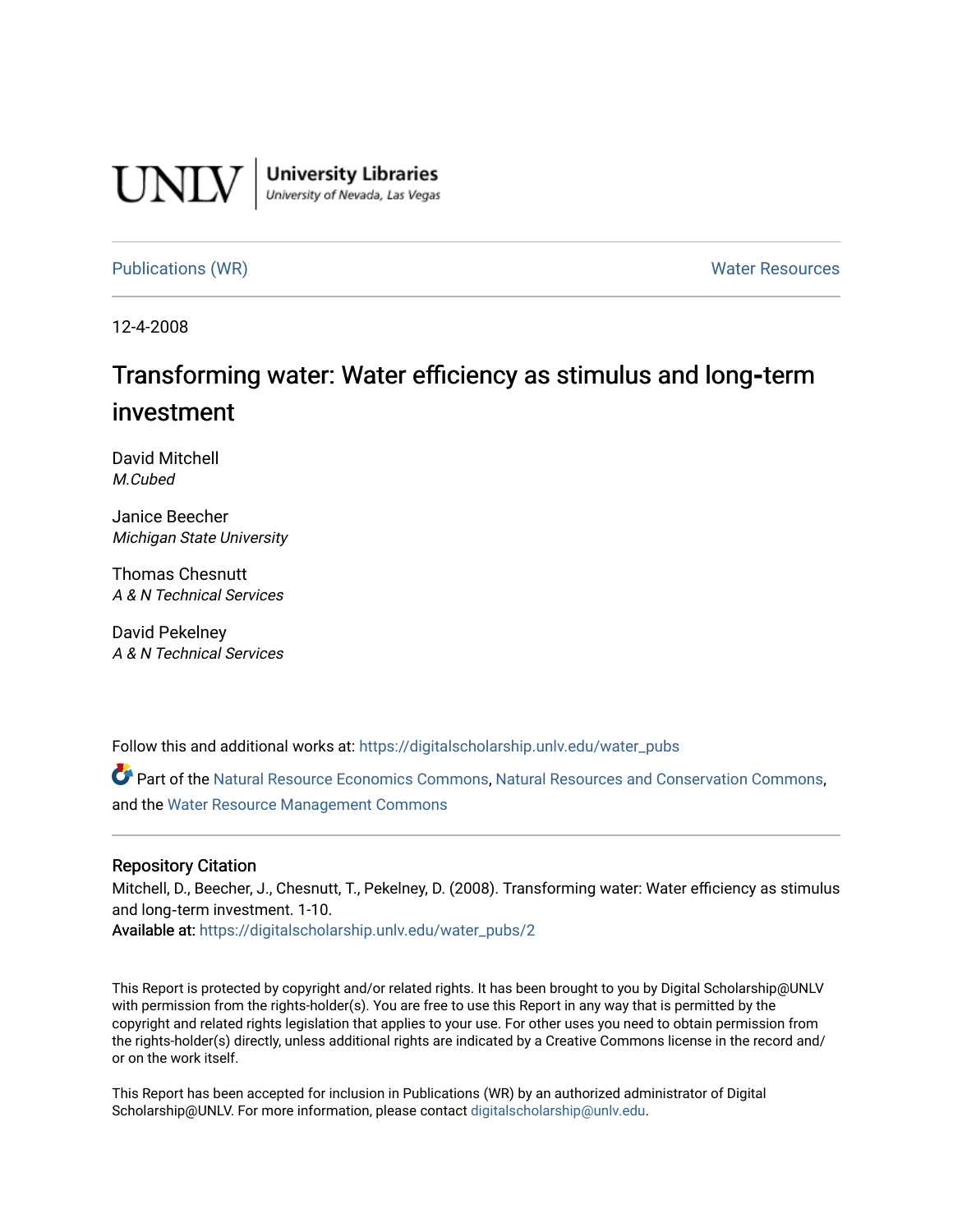# Transforming Water: Water Efficiency as Stimulus and Long‐Term Investment

POSITION PAPER DECEMBER 4, 2008



P.O. BOX 804127 | CHICAGO, IL 60680 PH: 773‐360‐5100 | FAX: 773‐345‐3636 WWW.ALLIANCEFORWATEREFFICIENCY.ORG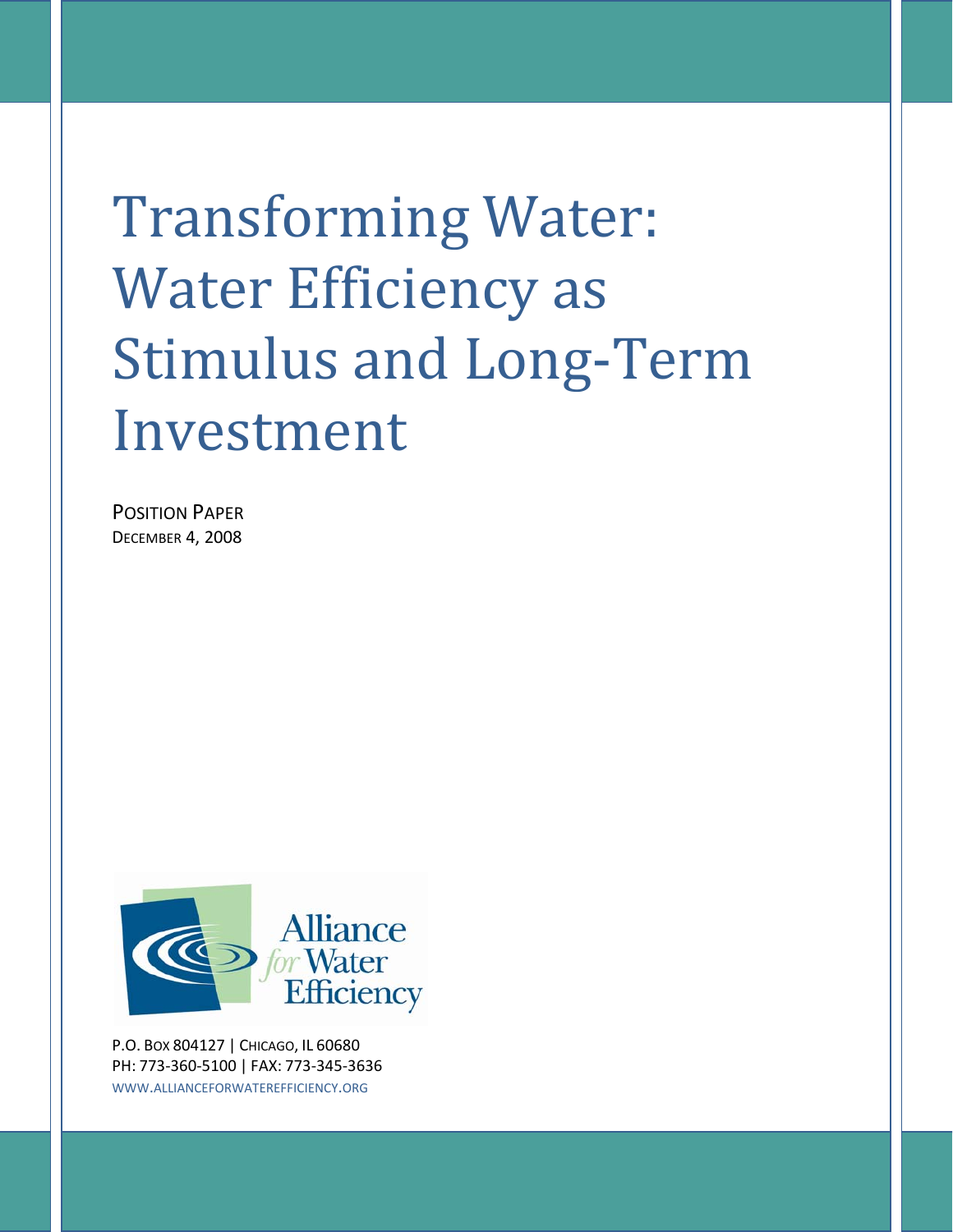#### **ABOUT THE ALLIANCE FOR WATER EFFICIENCY**

The Alliance for Water Efficiency is a broad‐based non‐profit organization located in Chicago and dedicated to the efficient and sustainable use of water in the United States and Canada. It brings together a diverse range of stakeholders to advocate for water-use efficiency and conservation. Providing safe drinking water, maintaining economic competitiveness, and protecting ecosystems are all enhanced by improvements in water use efficiency. Reducing water demand and network water loss are often the lowest cost options for developing new supplies and meeting environmental needs.

The Alliance web site (www.allianceforwaterefficiency.org) contains a wealth of information on conservation programs and practices. We invite you to visit us for further information.

Carole D Baker

Carole Baker Chair, Board of Directors

#### **CONTRIBUTORS TO THIS ANALYSIS**

David Mitchell General Partner M.Cubed mitchell@mcubed‐econ.com

Thomas Chesnutt, Ph. D. President A & N Technical Services tom@antechserv.com

Maugann Dukinson

Mary Ann Dickinson Executive Director

Janice Beecher, Ph.D. Director of the Institute for Public Utilities Michigan State University beecher@msu.edu

David Pekelney, Ph.D. Director of Policy Research A & N Technical Services pekelney@antechserv.com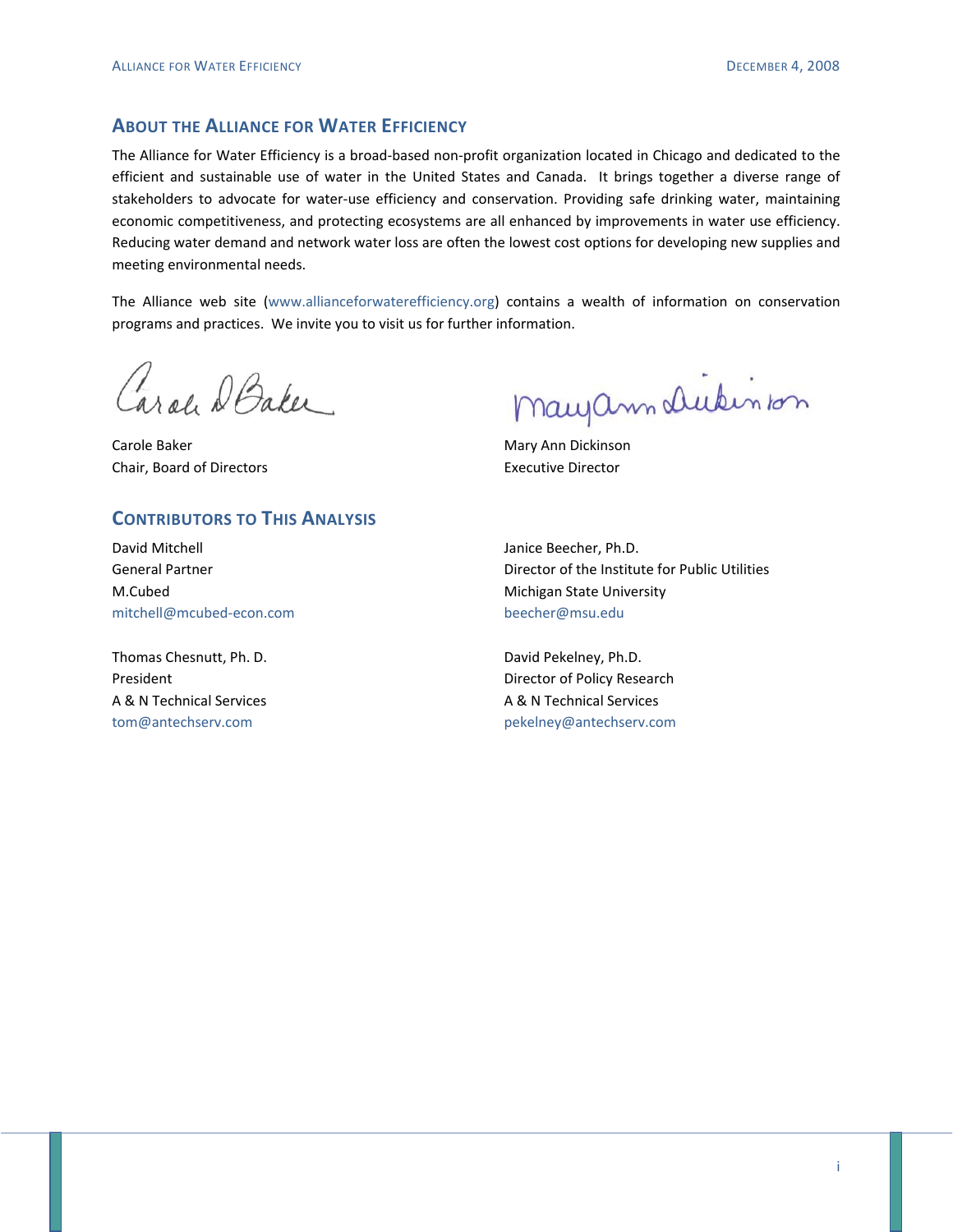## TRANSFORMING WATER: WATER EFFICIENCY AS STIMULUS AND LONG‐TERM INVESTMENT

#### **SUMMARY**

Water Efficiency programs have an established track record as cost-effective long-term public resource investments. Less well understood are the short‐term economic impacts of these rapidly scalable and adaptable programs, and the ability of these programs to quickly deliver economic benefit as well as sustainable solutions. This paper quantitatively examines the short‐term economic growth impacts of water/energy efficiency investments, specifically in terms of job creation, income, GDP, national output, water savings, and other benefits.

Our consultant team modeled a wide range of water/energy efficiency program possibilities, across all water‐using sectors and involving indoor, outdoor, and water system efficiencies. This modeling clearly confirms that economic stimulus benefits could be broadly distributed throughout the national economy:

- 1. The economic output benefits range between \$2.5 and \$2.8 million per million dollars of direct investment.
- 2. GDP benefits range between \$1.3 and \$1.5 million per million dollars of direct investment.
- 3. Employment potential ranges between 15 and 22 jobs per million dollars of direct investment.

Thus, direct investment on the order of \$10 billion in water/energy efficiency programs can boost U.S. GDP by \$13 to \$15 billion and employment by 150,000 to 220,000 jobs and could save between 6.5 and 10 trillion **gallons of water, with resulting energy reductions as well.**

Stimulus benefits from these investments are comparable to other public infrastructure investment options, with the important added advantage that they can be deployed in short time frames and can be readily scaled according to need. The long‐term strategic, economic, social, and environmental benefits of these programs also make them "no-regret" investments in the nation's future.

#### **INTRODUCTION**

When considering water infrastructure-related stimulus investments, it is important to avoid thinking too narrowly in terms of reconstructing existing infrastructure. Indeed, some amount of investment in system reconfiguration can offer improved efficiencies. This position paper labels these investments as "Water Efficiency" programs, and includes:

- Investments in improved indoor water use efficiency that yield the same or improved customer benefits while using less water -- such as high efficiency toilets (or HET's), clothes washers, dishwashers, showerheads, and faucet aerators.
- Investments in improved outdoor water use efficiency -- such as smart irrigation controllers, improved irrigation equipment, and real-time irrigation efficiency monitoring.
- Investments in commercial/industrial/institutional water use efficiencies -- such as cooling tower retrofits, plumbing fixture replacement, and process water improvements.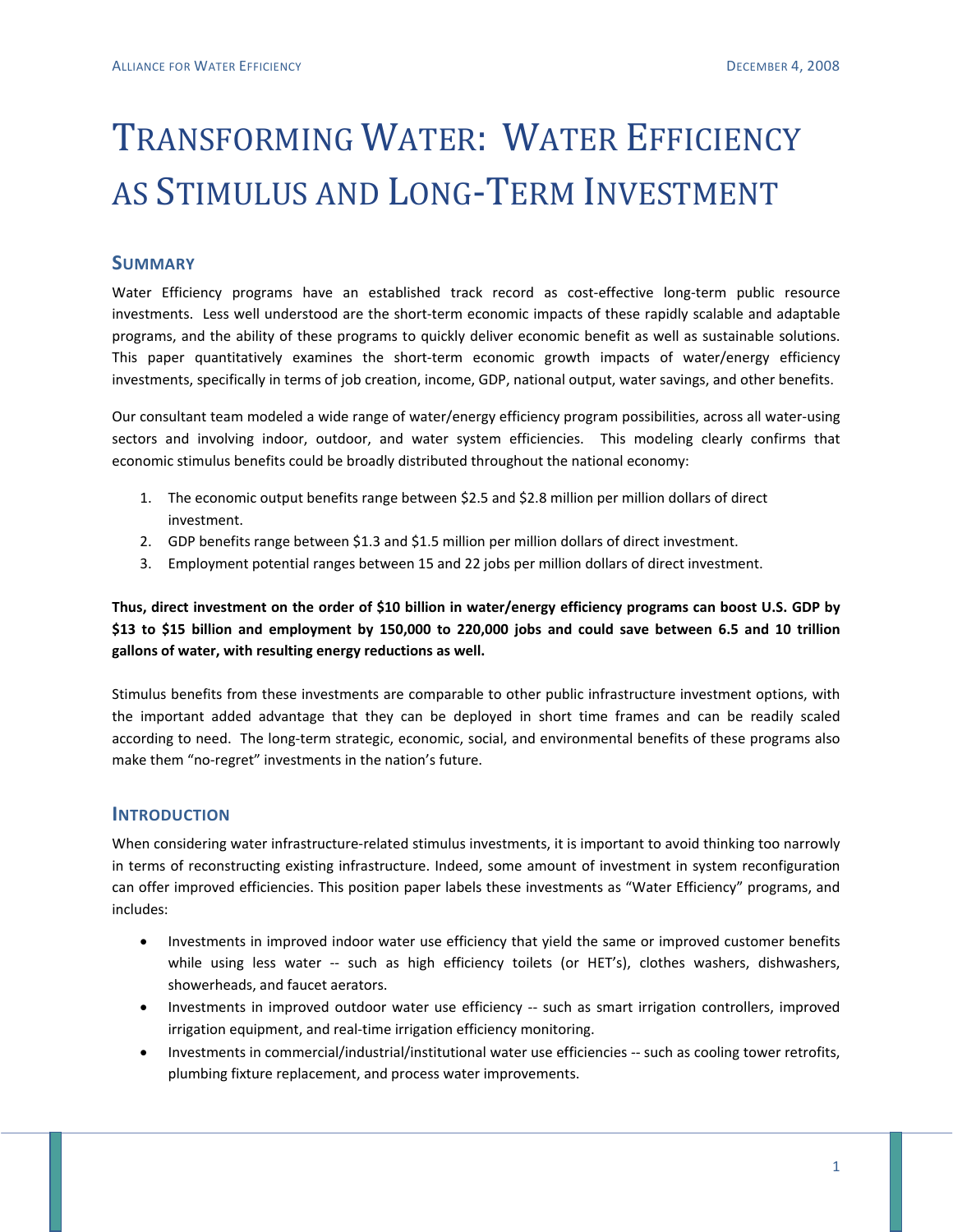• Water utility efficiency improvements -- including system leak detection and control, energy efficiency audits, and water rate reform.

Though this paper focuses primarily on quantifying the stimulus effects of investments in water efficiency programs — in terms of increased economic activity and total jobs created — there are also important qualitative benefits of water efficiency as a stimulus investment:

- 1. Water efficiency programs connect directly to communities, necessitating citizen involvement.
- 2. Water efficiency programs empower water customers to control their water bills.
- 3. Water efficiency programs beneficially impact low income communities that have a disproportionate share of outmoded fixtures and infrastructure.
- 4. Water efficiency will be a  $21^{st}$  century growth industry, and these programs can firmly reinforce the position of U.S. Manufacturers as leaders in water efficient technology innovation in product design.
- 5. Water efficiency programs directly address distressed communities, where water distribution infrastructure has not been adequately maintained or replaced and where household and commercial appliance stocks tend to be older and less efficient.
- 6. Water efficiency programs can reduce long‐term political conflicts between regions and adjoining countries.
- 7. Water efficiency programs can vastly reduce the use of energy to pump, treat, and pressurize water systems.
- 8. Increasing water efficiency can forestall the need for energy-intensive new water supply development.
- 9. Reduced energy results in reduced greenhouse gases and an increase in national energy independence.

#### **METHODOLOGY**

 $\overline{a}$ 

An input-output (I-O) model of the U.S. economy was used to evaluate the near-term economic benefits of largescale investments in water and energy efficiency programs. Near‐term economic benefits were measured in terms of creation of jobs and labor income, and contribution to gross domestic product (GDP) and national output. Impacts were evaluated with IMPLAN I‐O modeling software and the 2007 national data file.

Several types of water/energy efficiency program investments were evaluated. These included: (1) rebate and direct install programs aimed at replacing older, less efficient appliance and plumbing fixture stock; (2) outdoor water use programs involving landscape surveys and equipment upgrades; (3) commercial/industrial cooling tower water/energy retrofits; (3) industrial process water improvements; and (5) municipal water utility leak detection and system water loss reduction programs. In all cases, program specifications and cost estimates were based on actual water/energy efficiency programs developed for U.S. municipal water utilities.

Program expenditures were subdivided into the following categories: (1) expenditures for repair, maintenance and new construction; (2) expenditures for new physical assets; (3) expenditures for surveys, installation, and other services; and (4) expenditures for program administration. Category‐specific unit expenditures were developed for each program (e.g. physical asset costs per toilet replaced or per cooling tower retrofitted).

The category‐specific unit expenditures were then mapped to the appropriate economic sectors in the IMPLAN I‐O model.<sup>1</sup> Unique mappings were done for each water/energy efficiency program to account for the different

 $1$  The IMPLAN model includes 440 separate economic sectors. IMPLAN sectoring is based on the North American Industry Classification System and the Bureau of Economic Analysis 2002 US Benchmark Tables.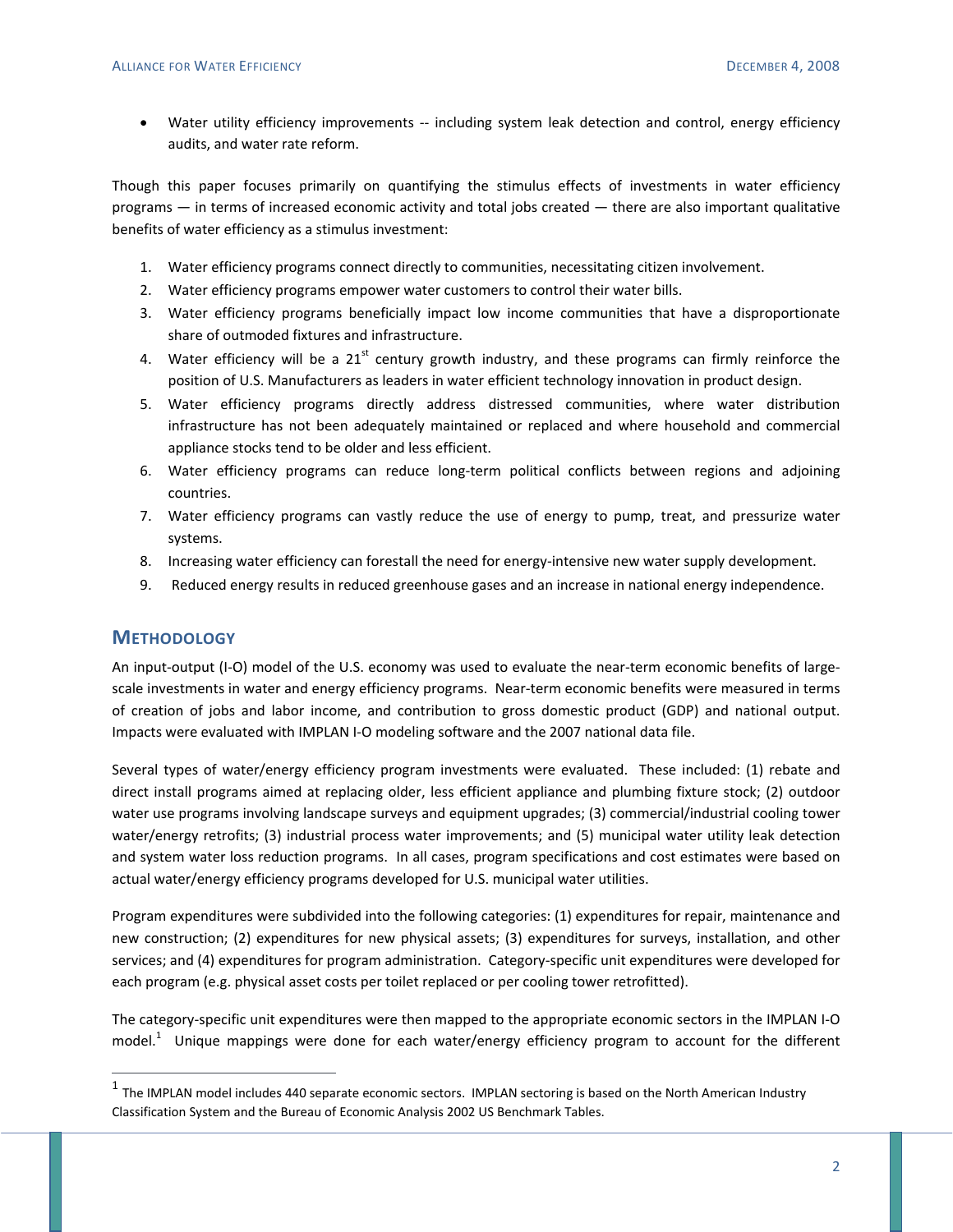expenditure patterns across the programs. In cases where program expenditures involved purchases from retail or wholesale suppliers, IMPLAN's margining capability was used to account for the entire value chain from manufacturing to transportation and warehousing and then to wholesale and retail distribution. In situations where product manufacturing involved multiple stages or processes, expenditures were further divided to account for all manufacturing steps (e.g. high efficiency toilets involve ceramic, plate metal, plastic, and possibly wood manufacturing sectors).

In cases where programs involved cost-sharing with end-users (e.g. a rebate program that covers half the cost of a new appliance or water using device) it was assumed that end‐users would offset program‐induced expenditures by an equivalent reduction in expenditures on other goods and services. In other words, the analysis took the conservative stance that these programs would redirect business and household expenditure into efficiency investments, but not increase overall spending beyond already planned or anticipated levels. In this way, the methodology only counted the economic benefits associated with direct investment from national stimulus programs, and does not double count benefits from economic activity that would likely have occurred anyway.

The changes to sector final demands resulting from the program mappings were run through the IMPLAN I‐O model to determine the impacts to employment, income, GDP, and national output. Total impacts estimated with the model consist of the direct and indirect impacts of program expenditures. The direct impacts include jobs, labor income, and output associated with the direct spending by the water/energy efficiency programs. The indirect impacts result from the ripple effect of this spending on backward linked industries and disposable household income.

#### **RESULTS**

The economic benefits per million dollars of direct investment for the range of programs evaluated are shown in Table 1. Output benefits range between \$2.5 and \$2.8 million per million dollars of direct investment. GDP benefits ranges between \$1.3 and \$1.5 million per million dollars of direct investment. Employment potential ranges between 15 and 22 jobs per million dollars of direct investment.

The programs in Table 1 were selected for illustrative purposes only. Other programs of similar design focusing on other aspects of water/energy efficiency would be expected to provide similar stimulus benefits.

Thus, direct investment on the order of \$10 billion in water/energy efficiency programs similar in scope to those shown in Table 1 has the potential to boost U.S. GDP by \$13 to \$15 billion and employment by 150,000 to **220,000 jobs.**

| Total Impact Per Million Dollars of Direct Investment*<br>(million \$, except employment) |        |        |            |
|-------------------------------------------------------------------------------------------|--------|--------|------------|
|                                                                                           |        | Labor  |            |
| Output                                                                                    | GDP    | Income | Employment |
| \$2.82                                                                                    | \$1.44 | \$1.05 | 21.6       |
| \$2.55                                                                                    | \$1.31 | \$0.85 | 20.4       |
| \$2.54                                                                                    | \$1.47 | \$0.96 | 18.0       |
| \$2.46                                                                                    | \$1.38 | \$0.87 | 17.2       |
| \$2.78                                                                                    | \$1.31 | \$0.89 | 15.6       |
| \$2.47                                                                                    | \$1.29 | \$0.78 | 15.4       |
| \$2.79                                                                                    | \$1.26 | \$0.82 | 14.6       |
|                                                                                           |        |        |            |

#### **TABLE 1**

#### **Economic Stimulus Benefits, Per Million Dollars of Investment**

\*Impacts calculated using IMPLAN Pro Version 2.0.1021 and 2007 national economy data file.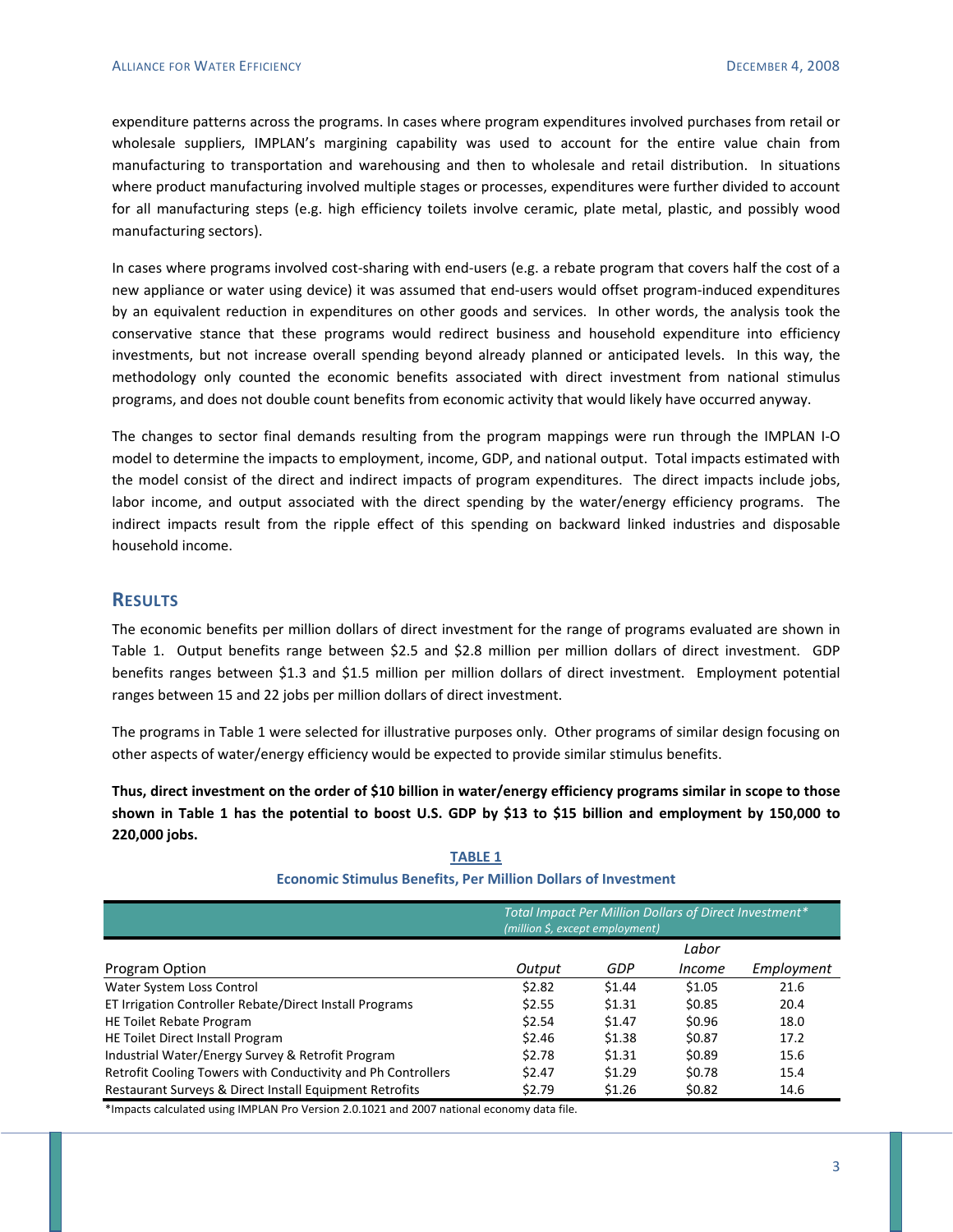The model results indicate that economic stimulus benefits would be broadly distributed through the national economy. Table 2 shows the distribution of GDP and employment benefits at the 2‐digit NAICS level of sector aggregation, assuming \$10 billion of direct investment in water/energy efficiency programs.<sup>2</sup>

| <b>Economic Sector</b><br>(2-digit NAICS) | <b>GDP</b><br>(Million \$) | <b>Employment</b><br>(Jobs) |
|-------------------------------------------|----------------------------|-----------------------------|
|                                           |                            |                             |
| Ag, Forestry, Fish & Hunting              | \$89                       | 1,706                       |
| Mining                                    | \$181                      | 591                         |
| Utilities                                 | \$232                      | 438                         |
| Construction                              | \$1,112                    | 16,917                      |
| Manufacturing                             | \$2,313                    | 24,315                      |
| <b>Wholesale Trade</b>                    | \$1,016                    | 8,353                       |
| <b>Retail Trade</b>                       | \$1,398                    | 24,768                      |
| Transportation & Warehousing              | \$357                      | 5,235                       |
| Information                               | \$431                      | 2,459                       |
| Finance & Insurance                       | \$753                      | 5,594                       |
| Real Estate & Rental                      | \$1,054                    | 5,500                       |
| Professional- Scientific & Tech Sycs      | \$818                      | 9,123                       |
| <b>Management of Companies</b>            | \$305                      | 2,242                       |
| Administrative & Waste Services           | \$682                      | 18,191                      |
| <b>Educational Sycs</b>                   | \$57                       | 1,651                       |
| <b>Health &amp; Social Services</b>       | \$437                      | 8,328                       |
| Arts-Entertainment & Recreation           | \$78                       | 2,059                       |
| Accommodation & Food Services             | \$220                      | 7,077                       |
| <b>Other Services</b>                     | \$1,113                    | 17,548                      |
| <b>Government &amp; Non NAICs</b>         | \$857                      | 13,409                      |
| Total                                     | \$13,501                   | 175,504                     |

#### **TABLE 2**

#### **Distribution of Benefits from \$10 Billion of Direct Investment in Water/Energy Efficiency Programs**

#### **WATER SAVINGS**

-

The estimated costs for the diverse range of water efficiency programs yield water savings at unit costs ranging between \$170/Million Gallons (rate reform/water budgets) and \$1,600/Million Gallons (industrial process), with an average around \$575/Million Gallons. An accurate accounting of water savings depends on the exact mix of programs implemented, so savings estimates must be general until it is known what the programs are that will be selected. Plumbing fixtures cannot be replaced twice for double the water savings, for example. It is conservatively estimated that a well-implemented set of programs could yield water savings in the range of \$1,000‐\$1,500/Million Gallons.

Thus, the water savings from a \$10 billion water efficiency investment could be as follows: For a range of water efficiency programs costing on average \$1,000/Million Gallons, 10 trillion gallons of water total, or 2.7 billion gallons per day. For a range of water efficiency programs costing up to \$1,500/Million Gallons, that same investment of \$10 billion would yield 6.5 trillion gallons of water total, or 1.8 billion gallons per day.

The scale of this volume of water is best thought of as a comparison. It could supply the urban water requirements of 5 percent of the US population over a 10 year time period, or 50 per cent of the US population for a year.

 $^2$  Table 2 assumes direct investment is divided evenly across the programs shown in Table 1.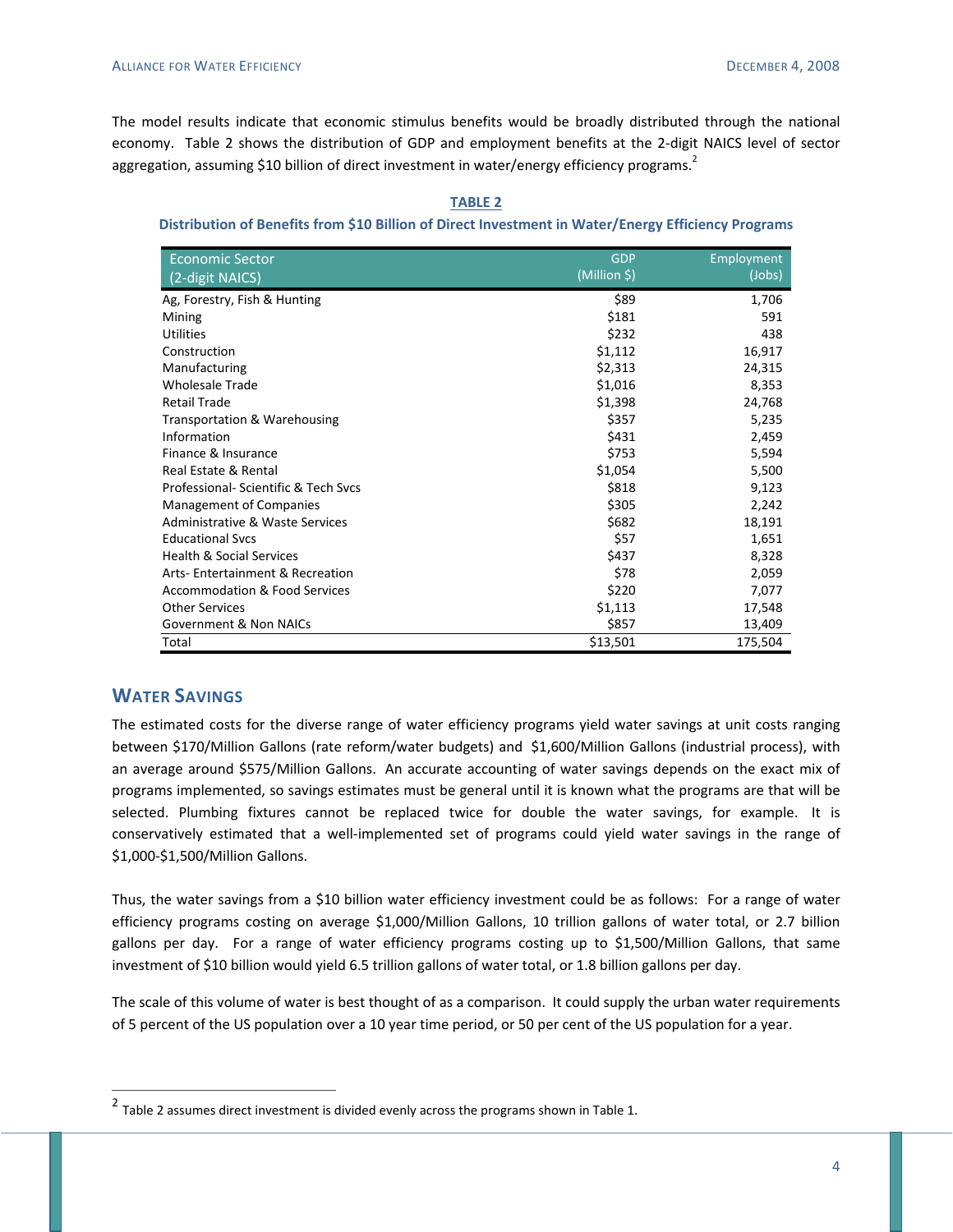#### **RAPID DEPLOYMENT POTENTIAL**

Water/energy efficiency programs can be rapidly deployed and scaled to need. These are key advantages with respect to the current economic crisis. The nation's economy is currently in a race against time. Water/energy efficiency programs require much less time to plan and deploy than do large infrastructure works. By directing stimulus investment into water/energy efficiency program deployment, the new administration can hit the ground running while it mobilizes resources for larger public works projects. The feasibility of rapid efficiency program deployment has been proven over many years by western US water managers responding to periodic droughts and shortages. There now exists a range of demonstrated approaches for quickly deploying efficiency programs in the field, initiated in time periods of 90 days or less.

#### **AID FOR DISTRESSED COMMUNITIES**

Some of the best opportunities for conservation investment are in lower-income areas where water distribution infrastructure has not been adequately maintained or replaced and where household and commercial appliance stocks tend to be older and less efficient. The City of Los Angeles pioneered the use of community-basedorganization (CBO) deployment models for ultra‐low flush toilet installation in the early 1990s. Working with local CBOs not only helped the city to replace over 2 million toilets, but also created employment opportunities where unemployment rates were highest. Many water/energy efficiency programs do not require highly skilled labor to implement. These types of programs are well suited for assisting communities suffering from endemic underemployment.

#### **"NO REGRET" INVESTMENTS IN THE NATION'S FUTURE**

The long‐term strategic, economic, social, and environmental benefits of water/energy efficiency programs make them "no-regret" investments in the nation's future. Investing in these programs now will, over the longer term, help advance national energy policy, promote sustainable resource use, contribute towards GHG emissions reduction, and lessen mounting regional conflicts over water resources.

#### **DIFFUSING REGIONAL WATER CONFLICTS**

Pressures on the nation's overstretched fresh water resources are spawning regional conflicts over water resources. Wrangling among Colorado Basin states, in the grips of a decade‐long drought, is intensifying. States in the southeast are now locked in legal battle for control of fresh water supply, and the Chicago Tribune reports that potentially huge battles over water are looming in the Great Lakes region as cities, towns and states fight for access to the world's largest body of fresh surface water.

In every case, the source of conflict is the same: demands for fresh water are outpacing available supplies. California has reached a point where there is simply not enough water to meet the demands of industry, agriculture, and households in an environmentally sustainable way unless new ways to do more with less are found. It is seeking to reduce per capita water use by 20 percent by 2020. Similarly, Texas has been warned that it will need to reduce per capita water consumption by 25 percent in the next two decades in order meet growing demands. Las Vegas is now paying homeowners to rip out their lawns and taking other drastic actions to save water. These imbalances have prompted the Interior Department to warn that "explosive population growth and the emergence of the demand for water for environmental restoration and attainment of the goals of the Endangered Species Act will typically define the extent and severity of water supply-related conflicts." Water use efficiency investments will be a key component of policies intended to address these imbalances.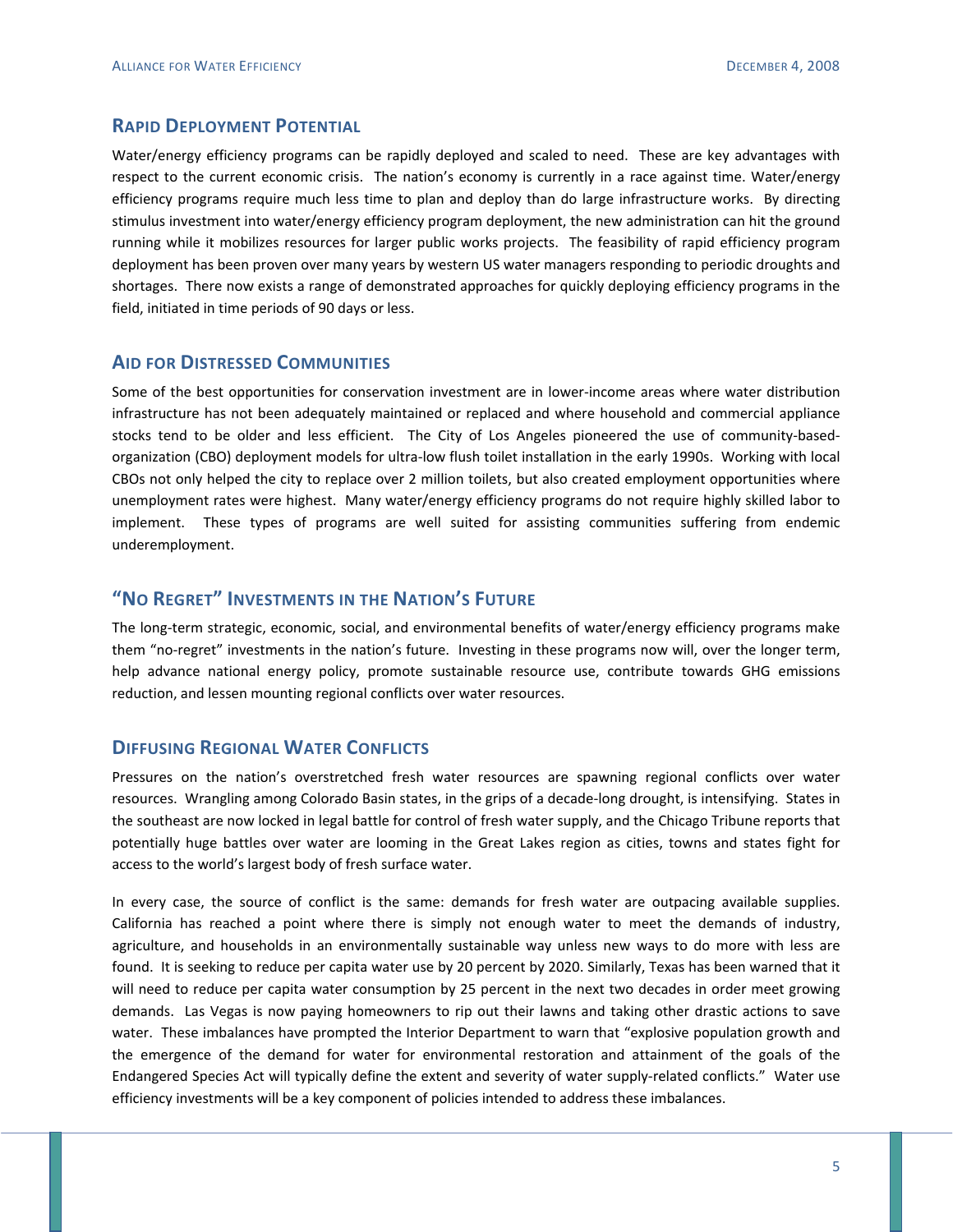#### **CONTRIBUTION TO NATIONAL ENERGY POLICY**

The water and energy sectors are highly interdependent. Water utilities and water customers use enormous amounts of energy to withdraw, treat, and distribute water. Thus, saving energy becomes one of the most compelling reasons to save water: it is good for the economy and good for the environment in terms of reduced oil dependence as well as greenhouse gas reduction. Both water and energy efficiency reduce other negative externalities as well. Saving water also saves chemicals produced in energy-intensive processes. Thus, advanced water efficiency must be part of the "low-hanging fruit" that can be captured as part of a comprehensive energy policy.

Water utilities can save energy with efficient pumps and efficient pumping practices, including off-peak pumping to adequate storage. Water and wastewater utilities may also find ways to cogenerate energy onsite in order to reduce electricity demands. Infrastructure improvements that reduce leakage and losses also save both water and energy. Efficient water use by all customers (industrial, commercial, and residential) provides across‐the‐board savings by avoiding energy costs throughout the entire production cycle. Reductions in hot water use directly save both energy and water, with appreciable benefits to households. Smart meters may play a role in promoting both water and energy efficiency.

Bold leadership and policies are needed to help realize the opportunities presented by the energy‐water nexus. The time has come for more explicit integrated approaches to water-energy management. Water efficiency cannot displace water infrastructure, but it can become an integral part of the infrastructure. Water systems and water usage in the U.S. are far from optimal. The costs are paid by the environment and the economy in terms of both water and energy.

Consider these energy consumption facts:

- The California Energy Commission has documented that 19% of the state's electric energy load is related to the pumping, treatment and distribution of drinking water and the collection and treatment of wastewater. A full 32% of the state's natural gas load is related to the heating of consumer end use hot water. Furthermore, the Commission documented that 95% of its energy efficiency goals could be met with water efficiency programs at 58% of the cost, thereby demonstrating the clear cost effective value of water efficiency programs.
- The California State Water Project is the largest single user of energy in the state, consuming an average of than 25% of the total electricity consumption for the entire state of New Mexico. In the process of delivering Bay‐Delta water to Southern California, the project uses 2‐3% of all electricity consumed in the state.
- A study done nearly a decade ago documented that 4% of the nation's electricity use goes towards moving and treating water and wastewater, although that figure is deemed by most experts to be much lower than the actual national average.
- Approximately 80% of municipal water processing and distribution costs are for electricity.
- Groundwater supply from public sources requires 1,824 kilowatt‐hours per million gallons about 30% more than supply from surface water, primarily due to a higher requirement of raw water pumping from groundwater.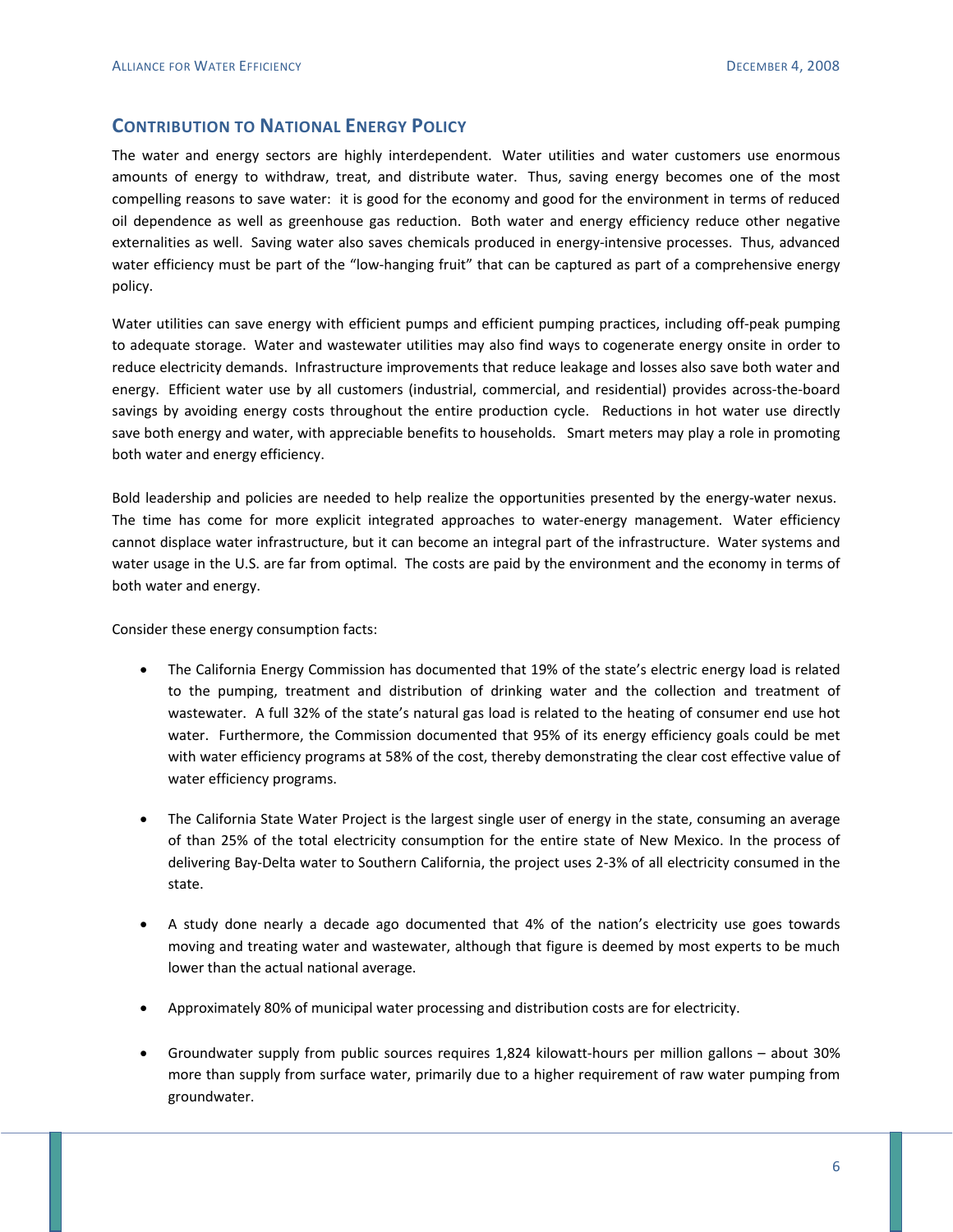• To reach universal coverage by 2025, nearly 3 billion people need to be linked with a water supply and more sanitation, thereby increasing the electricity consumption of the water and wastewater sectors by 33%.

For more information:

- California Energy Commission Integrated Policy Report: www.energy.ca.gov/2005publications/CEC‐100‐2005‐007/CEC‐100‐2005‐007‐CMF.PDF
- Center for Sustainable Systems U.S. Water Supply and Distribution Factsheet: http://css.snre.umich.edu/css\_doc/CSS05‐17.pdf
- United States Department of Energy Energy Demands on Water Resources Report to Congress on the Interdependency of Energy and Water: http://www.sandia.gov/energy‐water/docs/121‐RptToCongress‐EWwEIAcomments‐FINAL.pdf